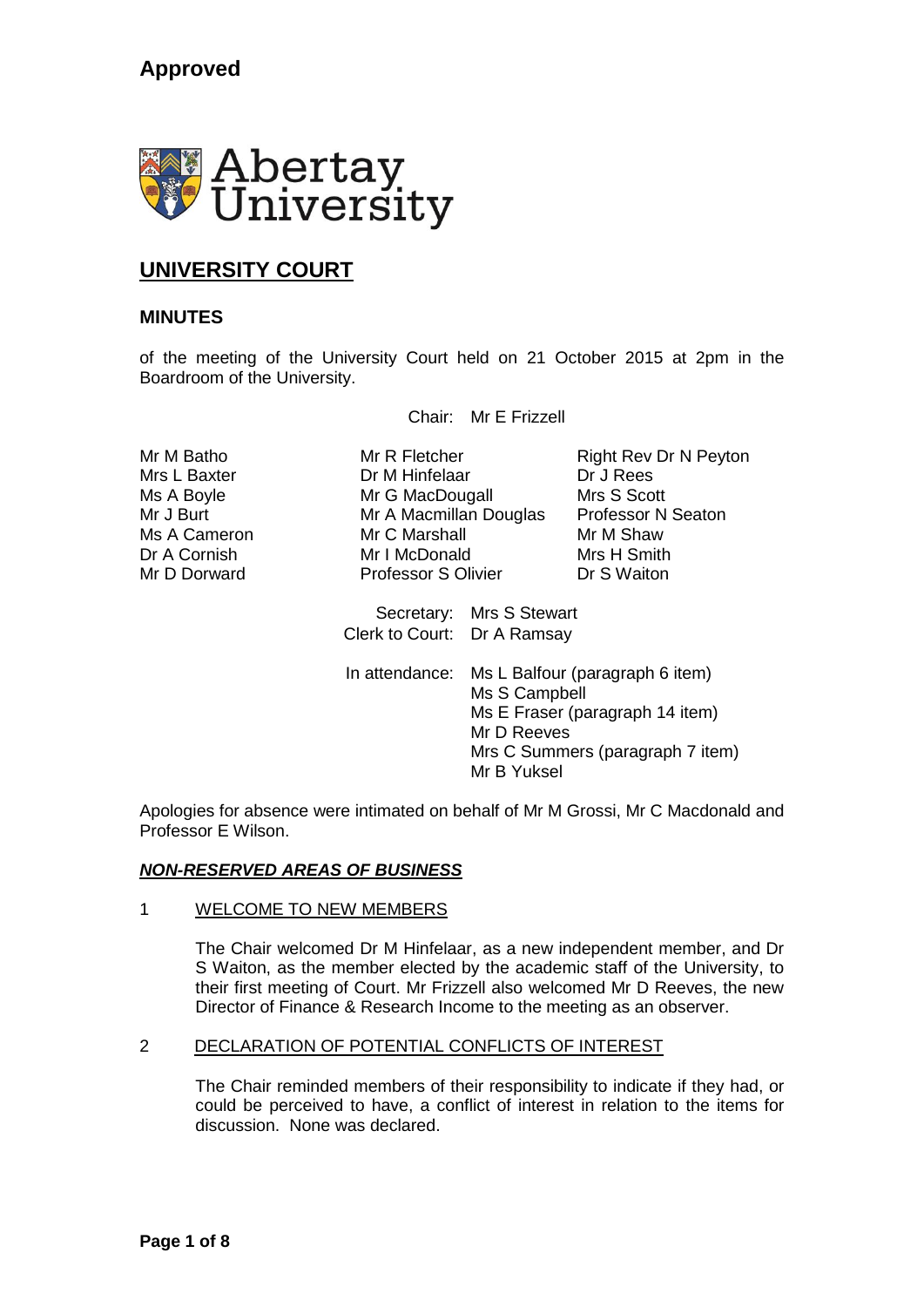### 3 MINUTES OF THE MEETING OF THE CHAIR'S COMMITTEE HELD ON 12 OCTOBER 2015

Court noted the above minutes, submitted for information as Enclosure 1.

### 4 MINUTES OF THE MEETING OF THE UNIVERSITY COURT HELD ON 17 JUNE 2015

Court approved the above minutes, submitted as Enclosure 2, as an accurate record.

#### 5 MATTERS ARISING FROM THESE MINUTES

Court noted that there were no matters arising which were not already on the agenda.

### 6 STUDENT RECRUITMENT AND ADMISSION

The Principal introduced the above presentation on the recruitment and admission of students to the University, which would be delivered by the Registrar & Deputy Secretary and the Director of International, Partnerships & Student Recruitment. Professor Seaton noted the centrality of this process to the business of the University and advised members that the internationalisation of the student population as a business proposition would be brought to the December meeting of Court for discussion.

Court was apprised of the stages involved in the recruitment and admissions lifecycle from commencing production of the prospectus to registration of the new student cohort some 18 months later. Court noted that the University participated in recruitment fairs and held an annual open day as well as hosting visits from individual prospective students. Ms Campbell and Ms Balfour advised members of regulatory controls governing the admission of students, noting intense competition in both the RUK and Overseas markets, the latter also being subject to UKVI legislation.

Court was advised of the processes involved in establishing target numbers for student intake, taking cognisance of widening participation commitments and articulation arrangements. Members noted the involvement of Schools in non-standard cases and were advised of arrangements for clearing.

In discussion, members considered how the University might maximise income from RUK and Overseas students without altering the dynamic of the student population to the detriment of widening participation and were informed about the contextual information introduced in 2012 for assessing applicants who might not otherwise have access to Higher Education. Members were advised that HE institutions were penalised financially for over-recruiting and noted that the University had achieved its top-level target figures for 2015/16 in relation to Home and EU students.

Thereafter, Court thanked Ms Campbell and Ms Balfour for a most informative presentation.

*[Secretary's note: Ms L Balfour left the meeting at this point]*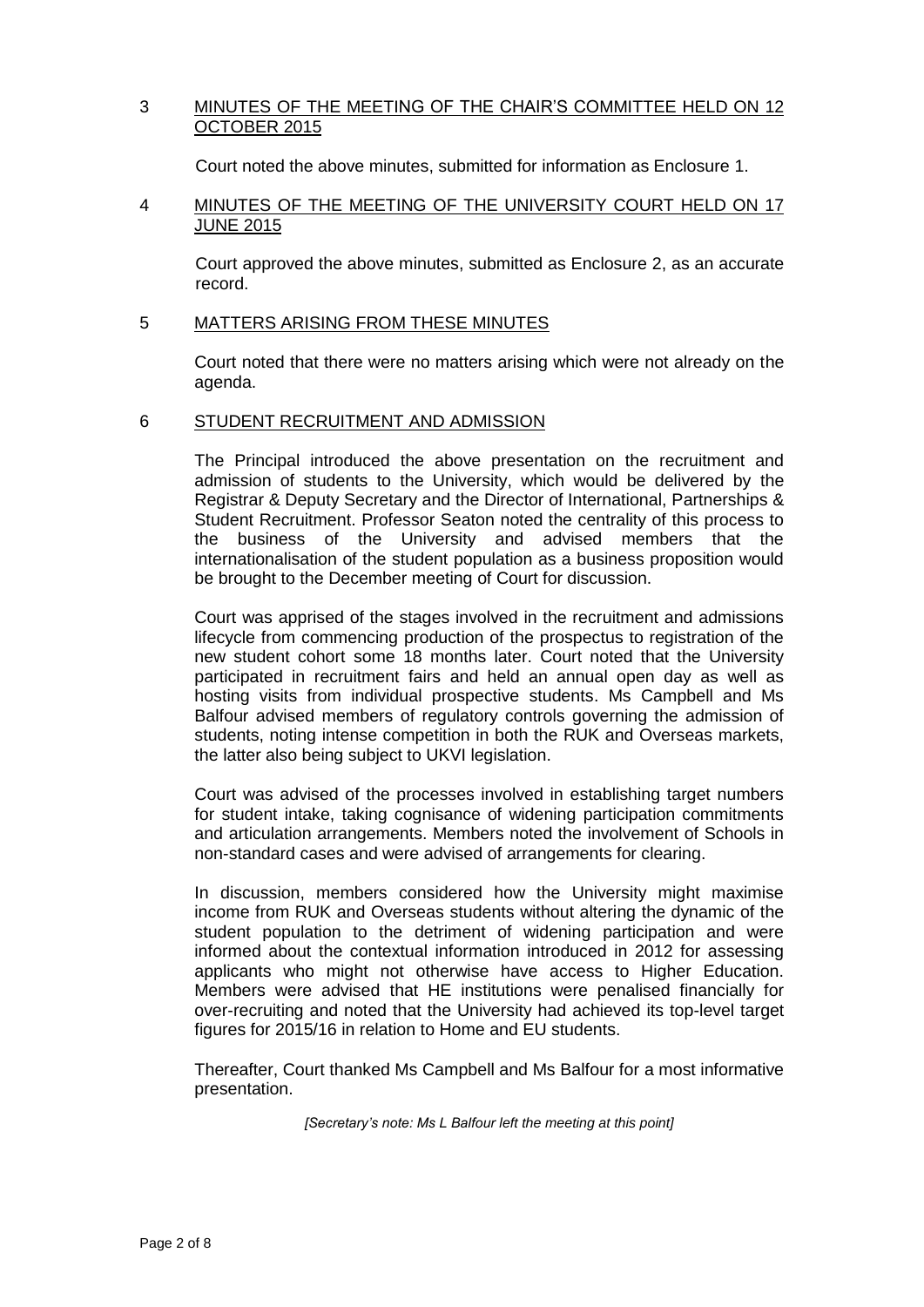### 7 SFC OUTCOME AGREEMENT 2014/15 SELF-EVALUATION

### CT/1015/03

The Director of Strategic Planning introduced the above draft self-evaluation report to SFC on progress against the outcomes contained in the University's 2014-15 Outcome Agreement with SFC and contained a detailed update on the targets contained in the outcome agreement. Mrs Summers advised members that this had been considered by the Finance and Corporate Performance Committee at its September meeting and by Senate at its October meeting.

Court was advised that progress against the 2014-15 agreement had been discussed regularly with SFC throughout the year. Where there were concerns about particular targets; these had been discussed and in some cases, for example the targets relating to recruitment of students from SIMD 40 areas, revised targets had been agreed as part of the negotiation of the University's 2015-16 outcome agreement, which Court approved at its February meeting. The University did not therefore anticipate any issues arising from the report.

In discussion, one member sought clarification of an accounting issue in relation to the treatment of pension funds under FRS17 and was advised that this target was no longer included in the 2015/16 or 2016/17 outcome agreement. The Director of Finance and Research Income advised that the introduction of a new SORP (statement of recommended practice) would bring significant volatility to the accounts and that a detailed plan would be brought to the next meeting of Court.

Members were advised of the positive working relationship the University had with the SFC and noted that the University had started the process of developing the outcome agreement for 2016-17. Mrs Summers noted that a draft would be brought to the December meeting of Court for discussion.

Thereafter, Court approved the report. *[Secretary's note: Mrs C Summers left the meeting at this point]*

### 8 QAA ENHANCEMENT-LED INSTITUTIONAL REVIEW (ELIR) BRIEFING

CT/1015/04 The Vice-Principal (Academic) introduced the above paper, intended to provide members with information on preparation for the ELIR 2016. Professor Olivier advised Court of progress made to date in the production of the University's Reflective Analysis document, which would be available to Court in December.

Thereafter, Court noted the report.

#### 9 ANNUAL REPORT ON THE EFFECTIVENESS OF COURT

CT/1015/05

The University Secretary introduced the above report, noting that the Scottish Code of Good HE Governance required the courts of universities to review their effectiveness annually, and, in that context, both to measure compliance with the Code and performance against Court's Statement of Primary Responsibilities.

Mrs Stewart advised members that Court had agreed in June 2015 that it would consider an evaluative annual report on quantitative and qualitative aspects relating to the conduct of Court and its committees in the preceding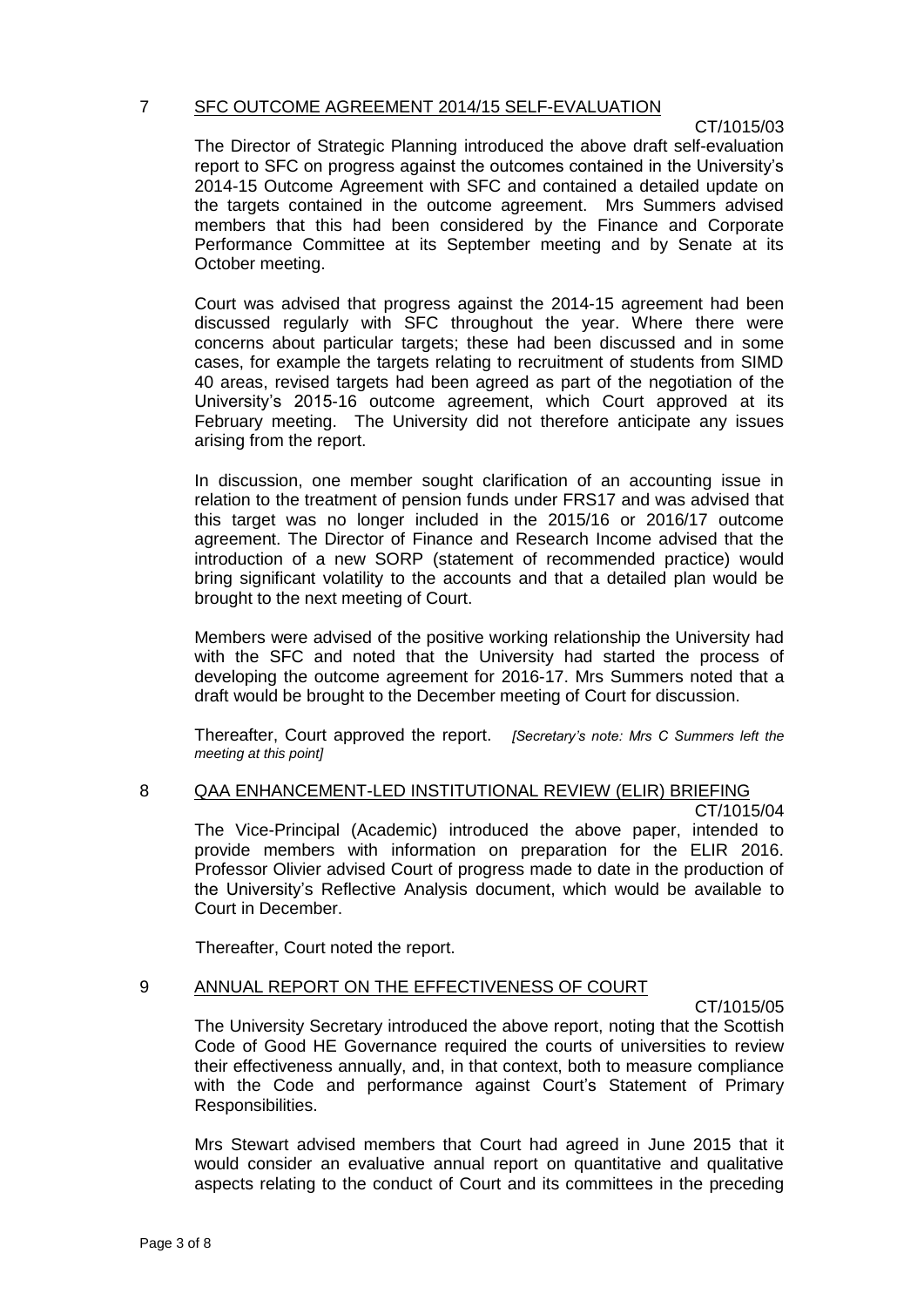academic year. The report, which had been considered by the Governance & Nominations Committee was the first such report and was recommended to Court for approval.

Court was apprised that, if the recommendations contained within the report were approved, members would be invited to submit equality data (anonymously) for monitoring purposes and that a summary of the evaluation would be included in the University's annual statement.

Thereafter, Court approved the report.

#### 10 SENATE MATTERS

#### 10.1 Report of meeting held in October 2015

CT1015/06 The Principal introduced the report of the above meeting, noting that the main item discussed by Senate had been the results of the selfevaluation which had been carried out over the summer. Professor Seaton noted that Senate had been reflecting upon its role and membership during the previous academic session and that the evaluation had been conducted in part to progress this discussion and also to fulfil the recommendation contained in the Scottish Code of Good HE Governance that academic councils conduct periodic reviews.

Members were advised that the discussion had indicated a wish on the part of Senate to learn more about the governing body. In view of the fact that Court members now attended Senate meetings as observers, Court was asked to consider allowing Senate members to attend meetings of Court as observers.

Court indicated that it would be content with such a reciprocal arrangement and noted that the Clerk to Court would liaise with the Clerk to Senate on this matter.

Thereafter, Court noted the report.

#### 10.2 Annual report to SFC on quality

CT/1015/07

The University Secretary introduced the above paper for information, noting that the University was required to submit – by 30 September each year – an annual report to the Scottish Funding Council (SFC) on institution-led review activity during the previous session.

Mrs Stewart reminded members that the report would normally have been appended to the annual Senate report to Court but that, in view of the preparation of the ELIR reflective analysis which would be received by Court in December, it had been agreed that the annual Senate report might be foregone. Members noted that the report to SFC had been endorsed by the Chair of Court on behalf of Court to allow it to be submitted timeously.

Thereafter, Court noted the report.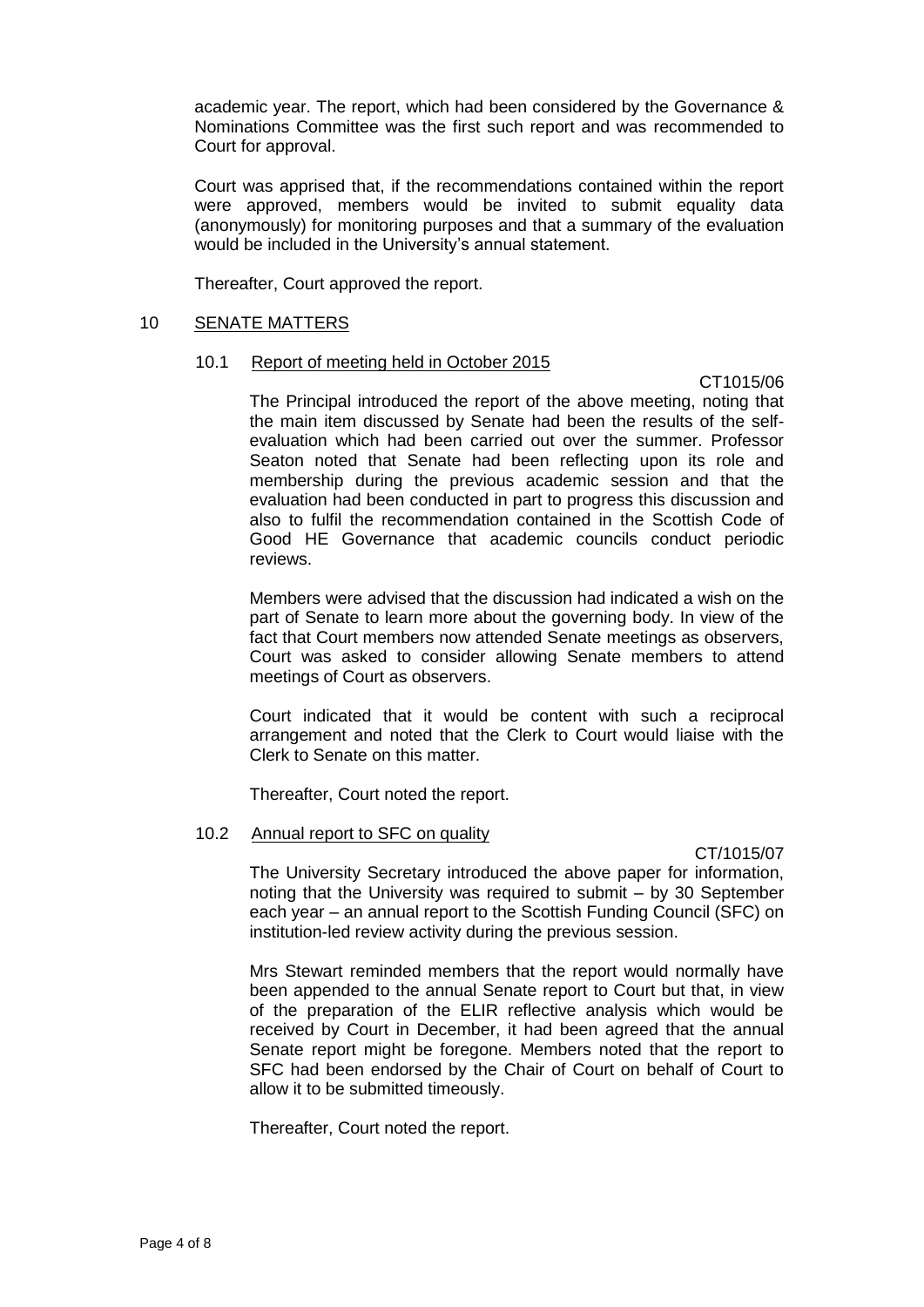### 11 AUDIT COMMITTEE: MINUTES OF THE MEETING HELD ON 6 OCTOBER 2015

The minutes of the above meeting, submitted as Enclosure 08, were approved.

The following matters were noted:

#### 11.1 Internal Audit Annual Report

(paragraph 8 refers) Court noted the Committee's consideration of the internal auditors' report on the internal audit during 2014-2015. Members further noted that the overall opinion of the auditors was that significant assurance (with minor improvements) could be given to the organisation's framework of risk management, internal controls and governance.

#### 11.2 Internal Audit 2015-2016 Plan

(paragraph 9 refers) Court noted the Committee's consideration and approval of a revised plan for internal audit work to be undertaken during 2015/2016 by KPMG, including the areas of audit for 2015/2016; the proposed days allocated; and noted the minor changes made to the plan as previously received by the Committee.

#### 11.3 Follow-up Report

(paragraph 10 refers) Court noted the Committee's consideration of an internal audit report on progress made by management in implementing previously agreed internal audit recommendations and noted that there remained very few recommendations which had not been implemented.

#### 11.4 Annual Internal Audit Report

(paragraph 11 refers) Court noted the Committee's consideration of the interim management letter from the external auditors and members were advised that PwC had identified no significant control issues, with management proactive in addressing any weaknesses identified and implementing recommendations.

#### 11.5 Risk Appetite

(paragraph 12 refers) Court noted the Committee's consideration of a discussion paper on risk appetite, which would form a supplement to the Risk Management Policy & Framework.

#### 12 FINANCE & CORPORATE PERFORMANCE COMMITTEE: MINUTES OF THE MEETING HELD ON 29 SEPTEMBER 2015

The minutes of the above meeting, submitted as Enclosure 09, were approved.

The following matters were noted:

#### 12.1 Investment Mandate

(paragraph 5 refers) Court noted that the Committee had received and discussed in detail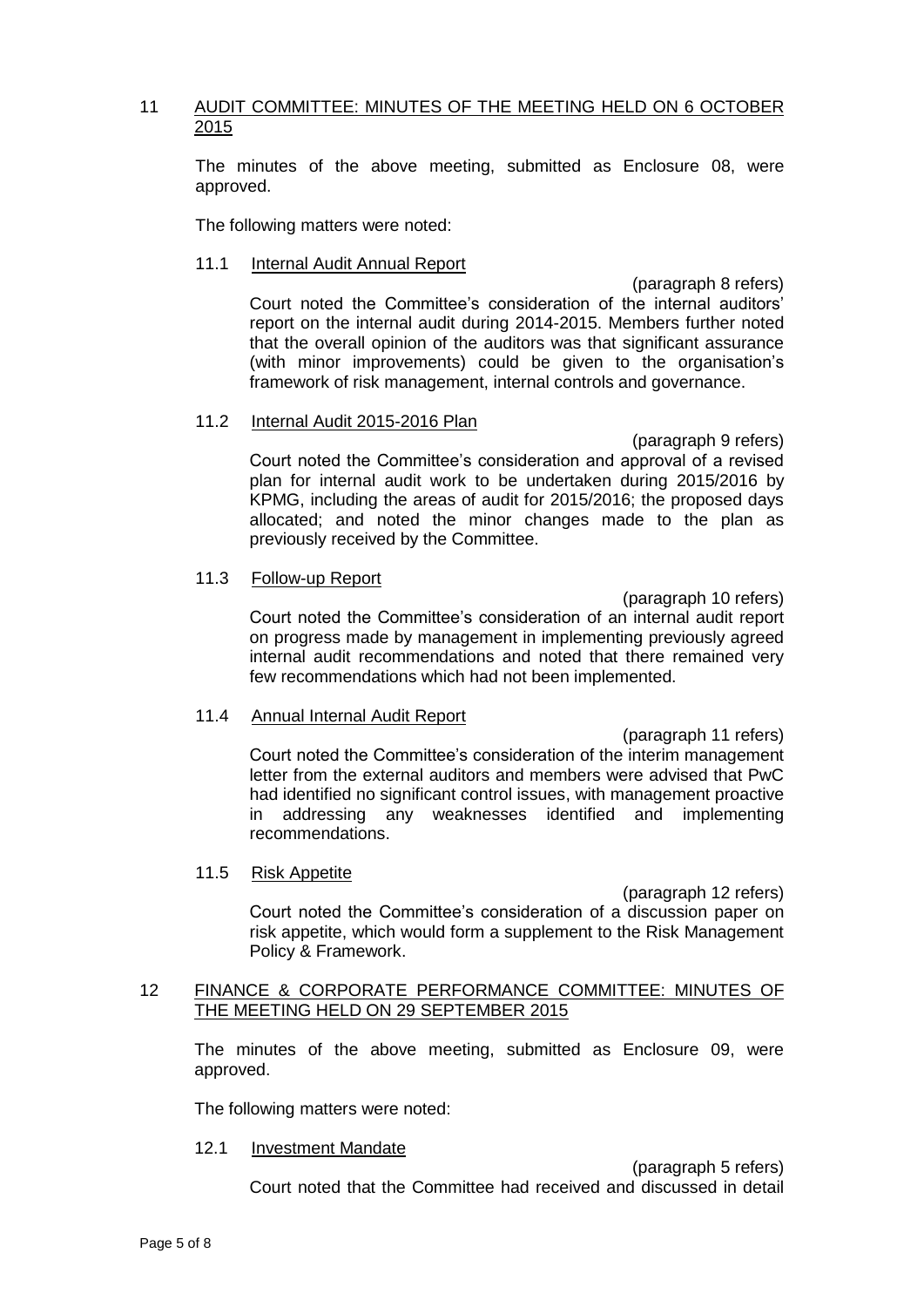the current investment mandate and agreed that this would remain in force until the December meeting of the Committee at which point it would be revisited with the investment brokers in attendance to advise on the effects of any change

#### 12.2 Investment Performance

(paragraph 6 refers) Court noted that the Committee had considered a report received from the investment brokers on the performance of the General and Endowment Funds.

#### 12.3 Capital Projects

(paragraph 7 refers) Court noted the Committee's discussion of a report on current and proposed capital projects.

#### 12.4 Draft SFC 2014-2015 Outcome Agreement Self-Evaluation

(paragraph 8 refers) Court noted the Committee's consideration of the draft SFC Abertay 2014-2015 Outcome Agreement self-evaluation, which had already been discussed by Court as a separate agenda item.

#### 12.5 Finance Report

(paragraph 9 refers) Court noted that the Committee had received and discussed a new Finance report, intended to give the Committee an integrated and holistic view of the University's current financial position, including the 2015 outturn, future projections, debt management and treasury controls.

### 12.6 Investment Expenditure Plan

(paragraph 11 refers) Court noted the Committee's consideration of the above paper, intended to provide background and context on the development of the Investment Expenditure plan, which would be brought to the next meeting of the Committee.

#### 13 GOVERNANCE & NOMINATIONS COMMITTEE: MINUTES OF THE MEETING HELD ON 15 SEPTEMBER 2015

The minutes of the above meeting, submitted as Enclosure 10, were approved.

The following matter was approved:

#### 13.1 Annual Report on the Effectiveness of Court

(paragraph 8 refers) Court noted that the Committee had recommended approval of the first annual review of Court's effectiveness, which had been considered and approved by Court as a separate agenda item.

The following matters were noted:

#### 13.2 Higher Education Governance (Scotland) Bill

(paragraph 6 refers) Court noted the Committee's consideration of a report on the progress of the Higher Education Governance (Scotland) Bill and its discussion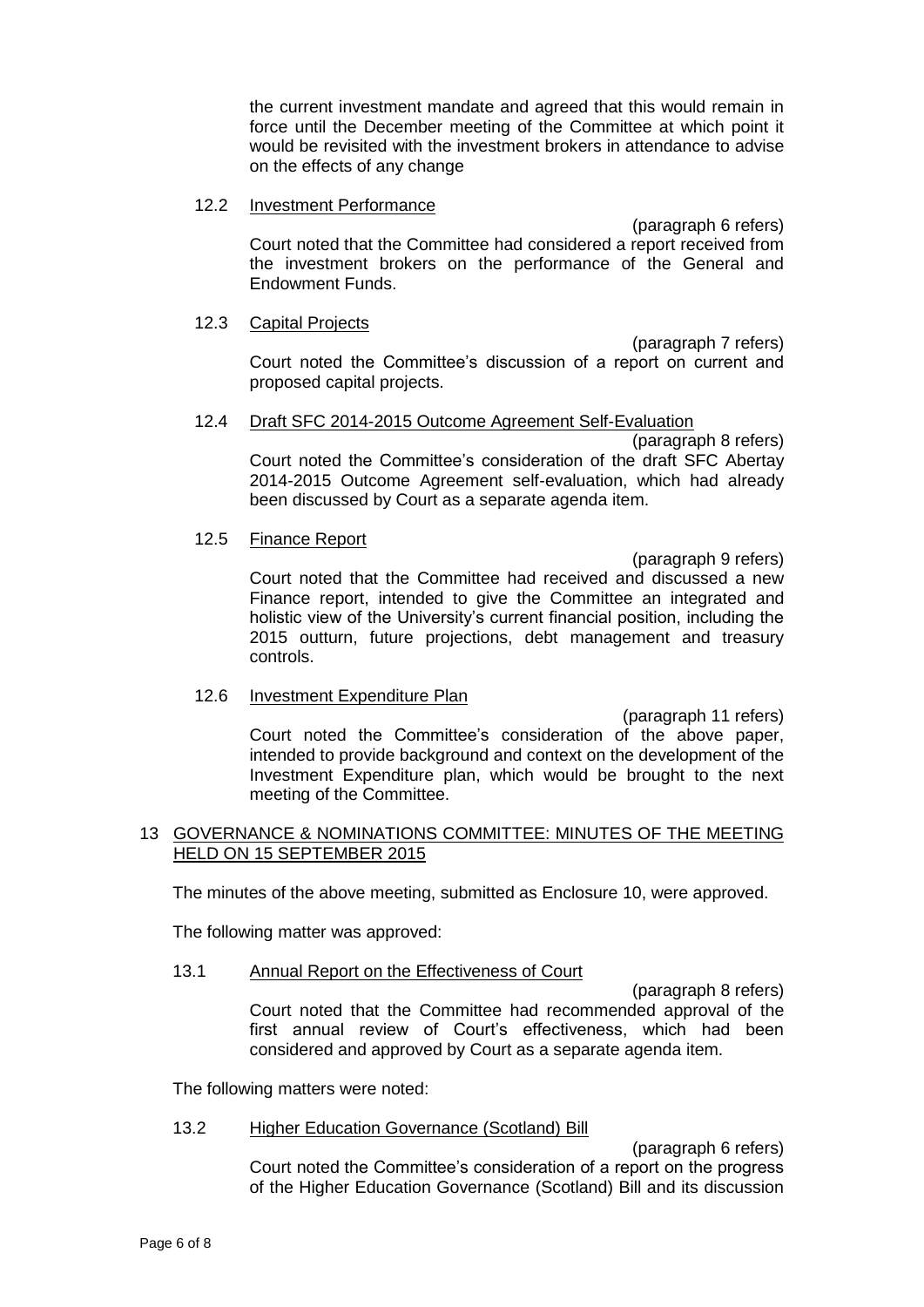of the University's submission to the Scottish Parliament's Education and Culture Committee.

#### 13.3 Scottish Code of Good HE Governance: Implementation Plan Update (paragraph 7 refers) Court noted the Committee's commendation of the implementation by the University of the Scottish Code of Good HE Governance.

#### 14 PEOPLE, HEALTH & EQUALITY COMMITTEE: MINUTES OF THE MEETING HELD ON 1 OCTOBER 2015

*[Secretary's note: Ms E Fraser joined the meeting at this point]*

Court received and approved the minutes of the above meeting, submitted as Enclosure 11.

The following matter was approved:

14.1 Revised Severance Statement

(paragraph 6 refers)

Court endorsed the Committee's recommendation that the revised Severance Statement be approved.

The following matters were noted:

#### 14.2 Equality and Human Rights Commission

(paragraph 7 refers) Court noted that the Committee had received and discussed the Equality and Human Rights Commission Review of Scottish Public Authorities' performance in meeting the Scottish Specific Equality Duties.

### 14.3 Managing Change

Court noted that the Committee had received an oral report from the Director of Human Resources & Organisational Development on Managing Change across the University.

*[Secretary's note: Ms E Fraser left the meeting at this point]*

#### 15 REMUNERATION COMMITTEE: MINUTES OF THE MEETING HELD ON 1 OCTOBER 2015

CT/1015/13

Court received and considered the above report.

The Chair of the Remuneration Committee noted that this had been the first meeting of the Committee under its broader remit covering the principles for determining salaries in the discretionary range.

Court noted that the Committee had considered a proposed process for the annual review of salaries of Professors of the University and, finding it to be fair and transparent, had agreed to discuss the approach for the review of salaries of other senior staff. Mr Shaw further advised Court that the Committee had reviewed the salaries of the Executive Officers, which would be dealt with under the reserved areas of business.